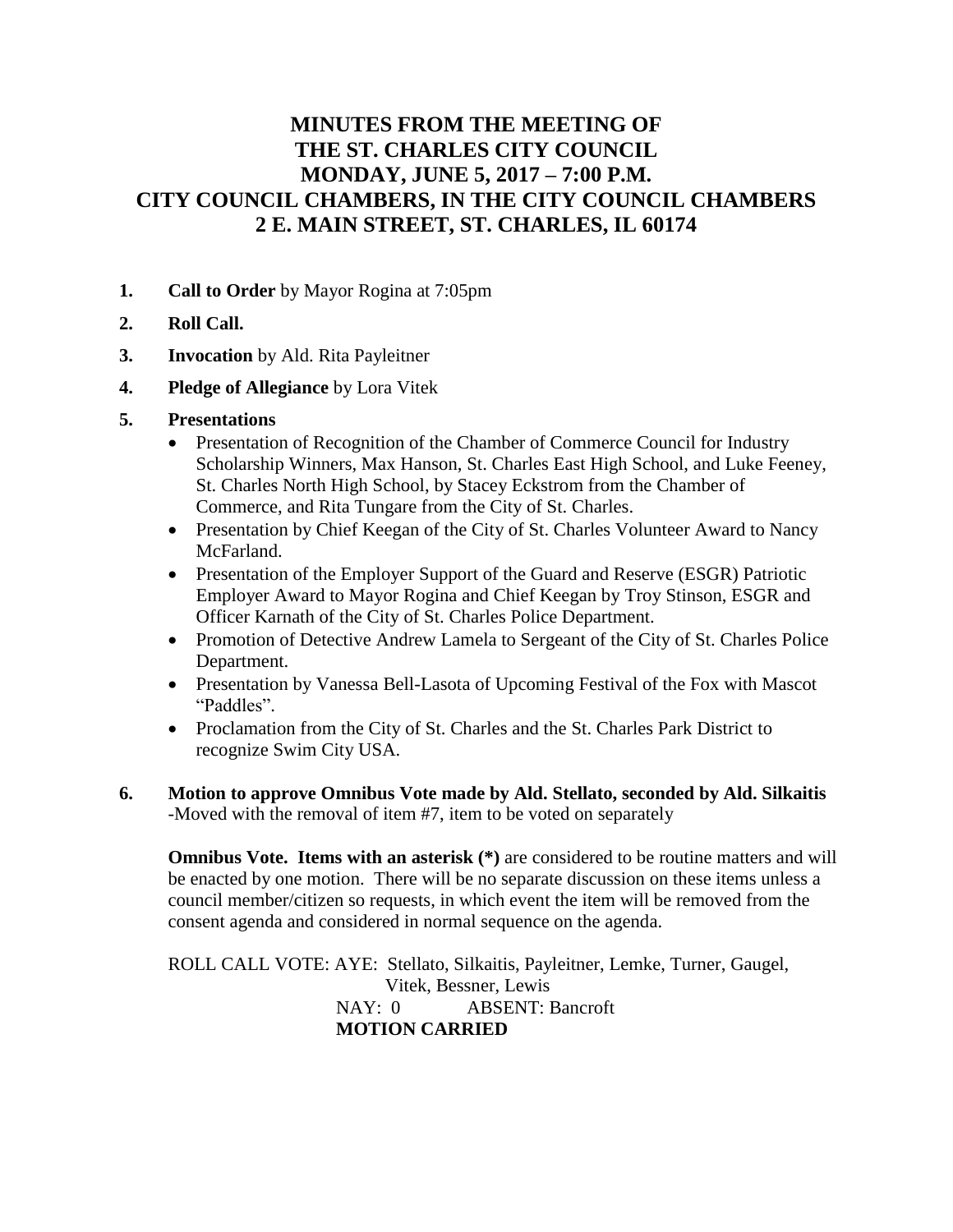**7.** Motion to accept and place on file minutes of the regular City Council meeting held May 15, 2017 as amended made by Ald. Stellato, seconded by Ald. Silkaitis

**Payleitner –** Your Honor, I'd like to amend and make a correction for the Government Services minutes. The minutes showed myself and Ald. Lewis voting against approval of the minutes, I'd like the record reflect that we unanimously approved the minutes from March 27<sup>th</sup> Government Services Meeting.

VOICE VOTE: UNANIMOUS ABSENT: Bancroft MOTION CARRIED

**\*8.** Motion to approve and authorize issuance of vouchers from the Expenditure Approval List for the period of 05/08/2017- 05/21/2017 the amount of \$5,275,591.09 moved by Ald. Stellato, seconded by Ald. Silkaitis

ROLL CALL VOTE: AYE: Stellato, Silkaitis, Payleitner, Lemke, Turner, Gaugel, Vitek, Bessner, Lewis NAY: 0 ABSENT: Bancroft **MOTION CARRIED**

### **I. New Business**

**A.** Presentation of a recommendation from Mayor Rogina to appoint Jayme Muenz to the St. Charles Youth Commission moved by Ald. Lemke, seconded by Ald. Silkaitis

ROLL CALL VOTE: AYE: Stellato, Silkaitis, Payleitner, Lemke, Turner, Gaugel, Vitek, Bessner, Lewis NAY: 0 ABSENT: Bancroft **MOTION CARRIED**

**B.** Presentation of a recommendation from Mayor Rogina to appoint Brian Travilla to the St. Charles Mental Health Board moved by Ald. Stellato, seconded by Ald. Bessner

ROLL CALL VOTE: AYE: Stellato, Silkaitis, Payleitner, Lemke, Turner, Gaugel, Vitek, Bessner, Lewis NAY: 0 ABSENT: Bancroft **MOTION CARRIED**

**C.** Motion to approve an E6 Special Late Night Permit for Shakou, 312 W. Main Street, St. Charles, for June 19, 2017 moved by Ald. Turner, seconded by Ald. Lemke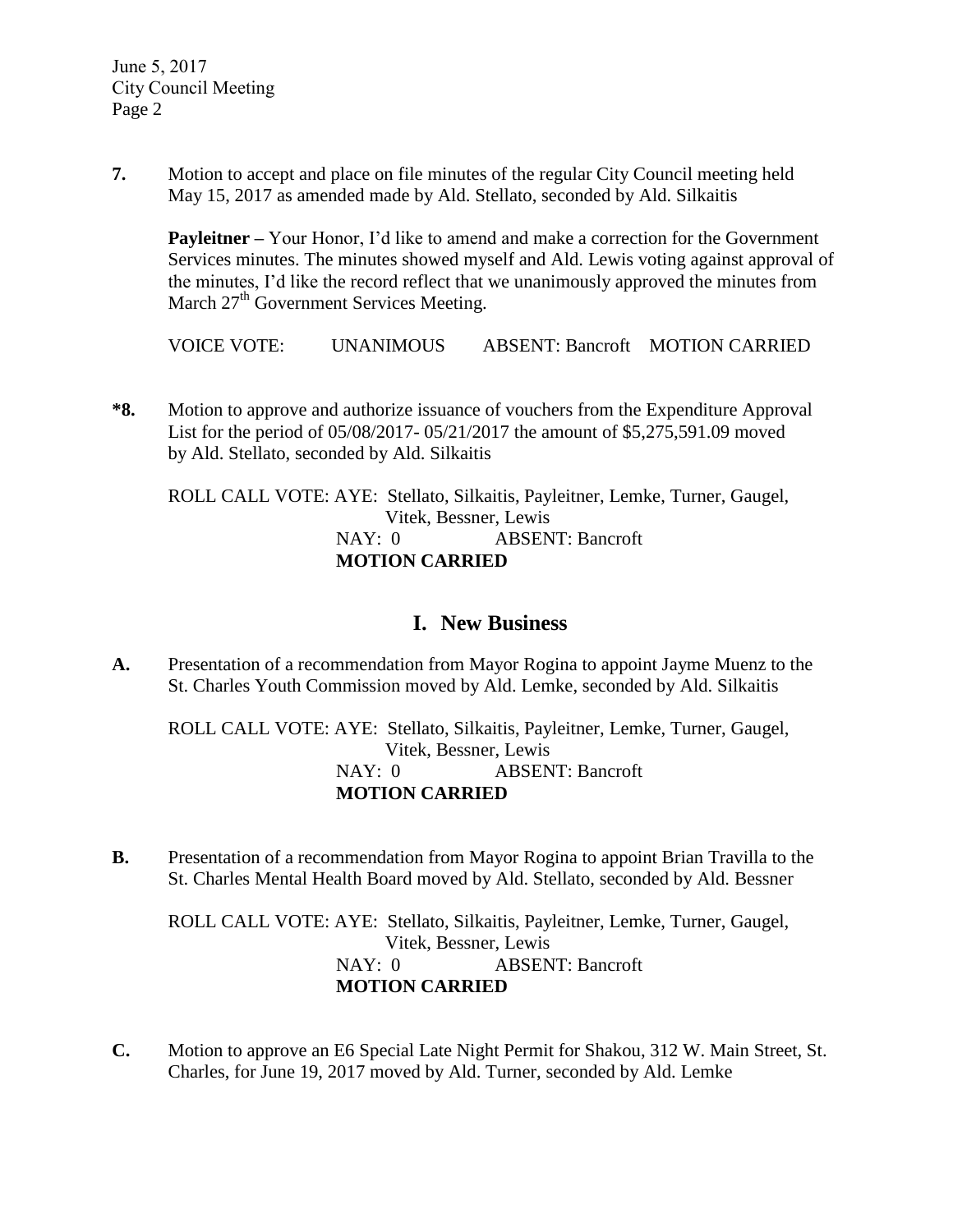## ROLL CALL VOTE: AYE: Stellato, Silkaitis, Payleitner, Lemke, Turner, Gaugel, Vitek, Bessner, Lewis NAY: 0 ABSENT: Bancroft **MOTION CARRIED**

## **II. Old Business**

**A.** Recommendation to postpone the vote to select the Rt. 31 and Red Gate Road site as the new location for the Police Facility until July 3, 2017 moved by Ald. Stellato, seconded by Ald. Silkaitis

ROLL CALL VOTE: AYE: Stellato, Silkaitis, Payleitner, Lemke, Turner, Gaugel, Vitek, Bessner, Lewis NAY: 0 ABSENT: Bancroft **MOTION CARRIED**

# **III. Committee Reports**

#### **A. Government Operations**

\*1. Motion to approve a Class B liquor license application for new owners to take over Taste of Himalayas located at 110 N 3rd Street, St. Charles moved by Ald. Stellato, seconded by Ald. Silkaitis

ROLL CALL VOTE: AYE: Stellato, Silkaitis, Payleitner, Lemke, Turner, Gaugel, Vitek, Bessner, Lewis NAY: 0 ABSENT: Bancroft **MOTION CARRIED**

2. Motion to approve Wal-Mart Online Ordering and Grocery Pickup through [www.grocery.walmart.com](http://www.grocery.walmart.com/) moved by Ald. Turner, seconded by Ald. Lemke

ROLL CALL VOTE: AYE: Stellato, Silkaitis, Payleitner, Lemke, Turner, Gaugel, Vitek, Bessner NAY: Lewis ABSENT: Bancroft **MOTION CARRIED**

\*3. Motion to approve funding for the Downtown St. Charles Partnership in an amount of \$234,401.00 for FY17/18 moved by Ald. Stellato, seconded by Ald. Silkaitis

ROLL CALL VOTE: AYE: Stellato, Silkaitis, Payleitner, Lemke, Turner, Gaugel,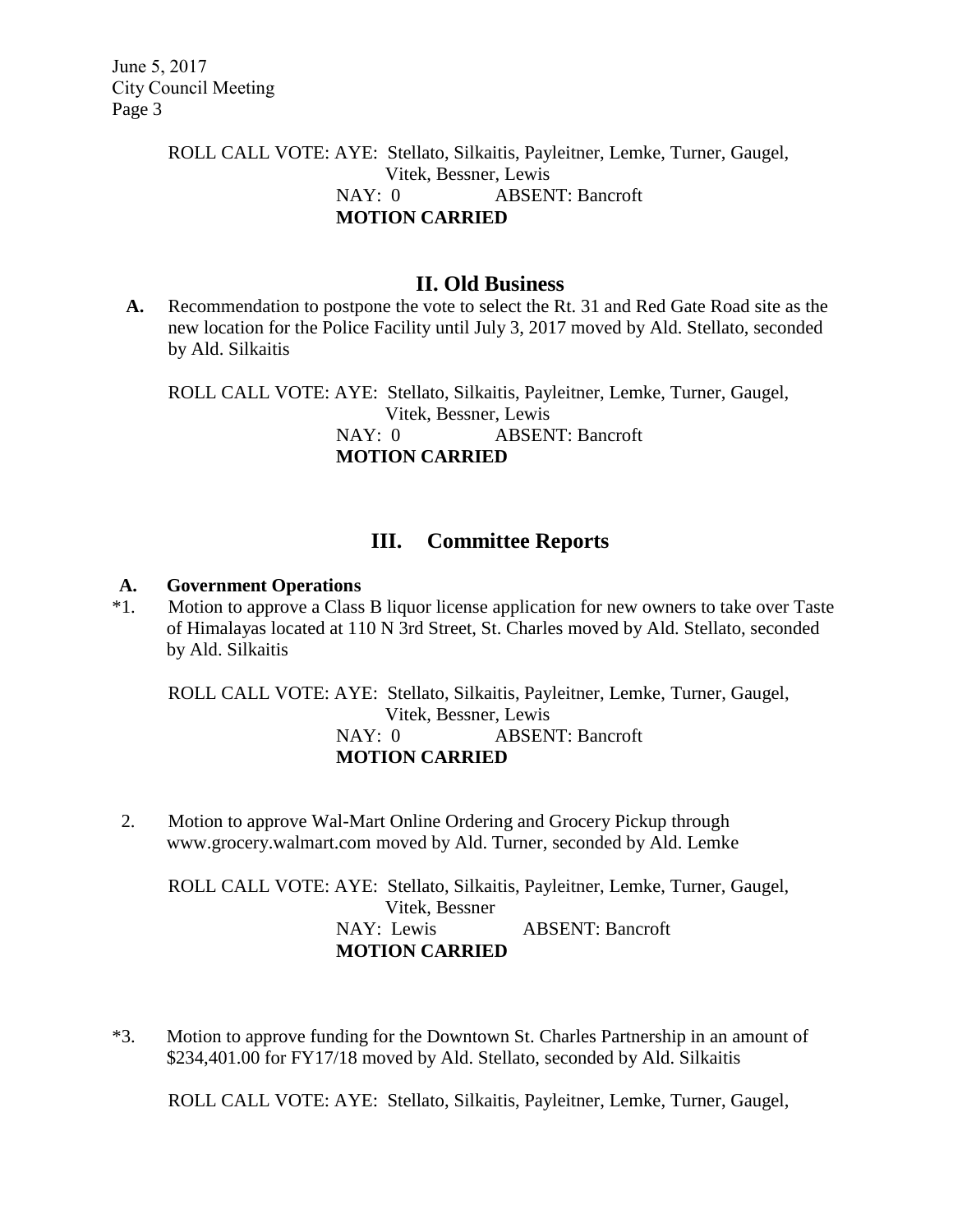### Vitek, Bessner, Lewis NAY: 0 ABSENT: Bancroft **MOTION CARRIED**

\*4. Motion to approve the Service Agreement and funding for the History Center in the amount of \$31,500 for FY2017/18 moved by Ald. Stellato, seconded by Ald. Silkaitis

ROLL CALL VOTE: AYE: Stellato, Silkaitis, Payleitner, Lemke, Turner, Gaugel, Vitek, Bessner, Lewis NAY: 0 ABSENT: Bancroft **MOTION CARRIED**

\*5. Motion to approve an **Ordinance** 2017-M-11 Ascertaining Prevailing Wages for the City of St. Charles for Kane and DuPage Counties moved by Ald. Stellato, seconded by Ald. Silkaitis

ROLL CALL VOTE: AYE: Stellato, Silkaitis, Payleitner, Lemke, Turner, Gaugel, Vitek, Bessner, Lewis NAY: 0 ABSENT: Bancroft **MOTION CARRIED**

\*6. Motion to accept and place on file minutes of the May 15, 2017 Government Operations Committee meeting moved by Ald. Stellato, seconded by Ald. Silkaitis

ROLL CALL VOTE: AYE: Stellato, Silkaitis, Payleitner, Lemke, Turner, Gaugel, Vitek, Bessner, Lewis NAY: 0 ABSENT: Bancroft **MOTION CARRIED**

### **B. Government Services**

\*1. Motion to accept and place on file the Minutes of the April 24, 2017 Government Services Committee Meeting moved by Ald. Stellato, seconded by Ald. Silkaitis

ROLL CALL VOTE: AYE: Stellato, Silkaitis, Payleitner, Lemke, Turner, Gaugel, Vitek, Bessner, Lewis NAY: 0 ABSENT: Bancroft **MOTION CARRIED**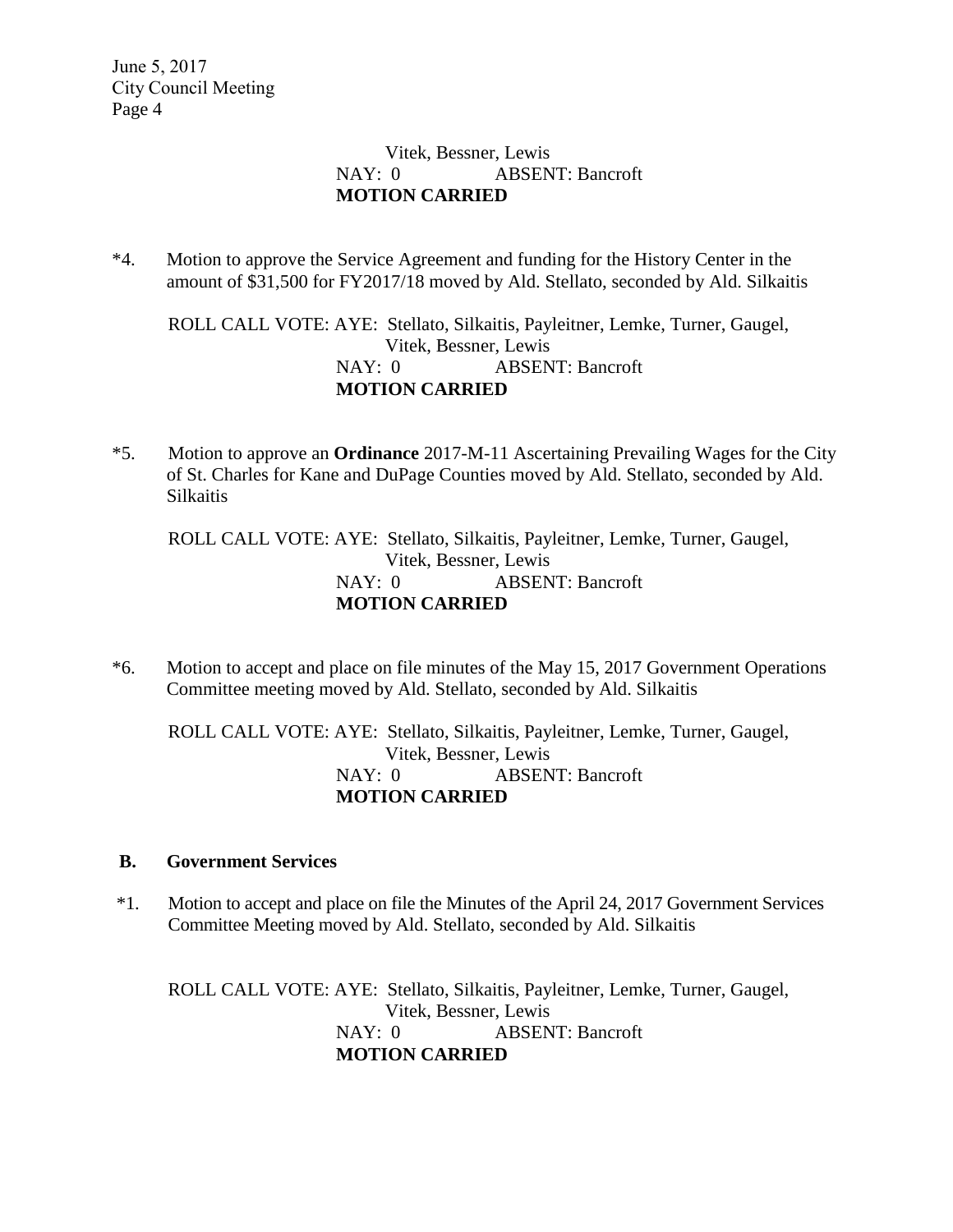> **Gaugel** – Your Honor, before we vote on item B-2, I'd like to make a motion to amend the proposed ordnance 2017-M to remove the section "Fencing/Screening" which states "all hives shall be screened from neighboring properties by fencing or vegetation a height on no less than six feet."

**Rogina** – Can I get a second?

**Vitek** – Seconded

**Rogina** – Seconded by Vitek, on an amendment to the proposed ordinance. Does everyone understand? We haven't voted on the ordinance, we are just amending the proposed ordinance as it stands by excluding fencing and screening. That requirement no longer exists as the ordinance is printed. Does everyone understand the essence of Ald. Gaugel's motion to amend the proposal? We're going to vote on the amendment to subtract that item from the ordinance. Anything further? A Yes vote means you want it subtracted and you support the subtraction a No vote means you do not support the subtraction of it.

ROLL CALL VOTE: AYE: Stellato, Silkaitis, Payleitner, Lemke, Turner, Gaugel, Vitek, Bessner, Lewis NAY: 0 ABSENT: Bancroft **MOTION CARRIED**

**Rogina** – OK, that's unanimous and will be taken out. Now to Ald. Payleitner to make the main motion as amended.

 2. Motion to approve an **Ordinance** 2017-M-12 Amending Title 6 of the St. Charles Municipal Code, Entitled "Animals", Chapter 6.04 "Definitions" by adding Section 6.04.055 "Beekeeping" and Chapter 6.12 "Regulations", by adding Section 6.12.085 "Beekeeping", as amended, moved by Ald. Payleitner, seconded by Ald. Stellato

**Rogina** – Are there any questions or comments regarding the motion of the amended motion? Ald. Lewis.

**Lewis** – Thank you, your Honor. I would like to make a statement regarding this topic. I've had several discussions and conversations in the past few weeks regarding this issue. At the last Government Service Meeting I was not in favor of it. However, after these conversations I have decided to support this ordinance. A few months ago I was looking for a compromise and I believe we have found that compromise with the removal of the fencing and screening. I believe what's left is simply what beekeepers are already doing. That we would expect of any pet owner a license, water, a clean environment, a limit to how many you can have and the 20 feet is simply being a good neighbor to your next-door neighbors. So, I believe this is the compromise I was looking for and I will be supporting it.

**Rogina** – Well said Ald. Lewis I appreciate that, thank you. Anything further?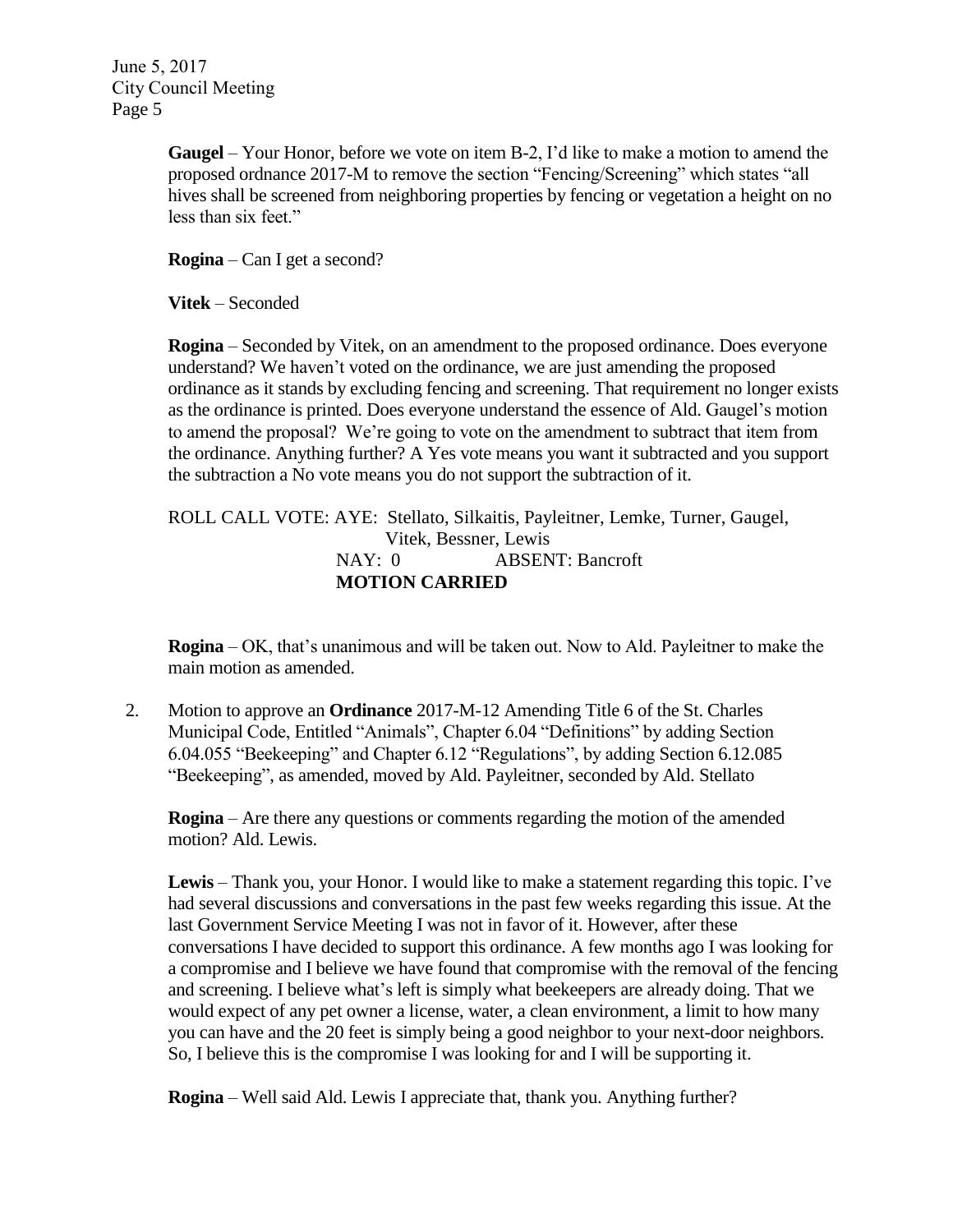**Turner**- I have really thought about this a lot. I still cannot really accept this because when it comes down to the bottom line, this is just a neighbor verses neighbor issues and I don't this that qualifies for us to enact another ordinance. Hissy fits aren't a good reason for a new ordinance so I'll be voting no on this one.

**Rogina** – Anyone else?

### ROLL CALL VOTE: AYE: Stellato, Silkaitis, Payleitner, Lemke, Bessner, Lewis NAY: Turner, Gaugel, Vitek ABSENT: Bancroft  **MOTION CARRIED**

 3. Motion to approve an **Ordinance** 2017-M-13 Amending Title 9 of the St. Charles Municipal Code, Entitled "Public Peace, Morals, and Welfare", Chapter 9.45 "Nuisance Abatement" by amending Section 9.45.020 "Definitions" by adding Item 21, "Violation of Beekeeping" moved by Ald. Payleitner, seconded by Silkaitis

### ROLL CALL VOTE: AYE: Stellato, Silkaitis, Payleitner, Lemke, Bessner, Lewis NAY: Turner, Gaugel, Vitek ABSENT: Bancroft  **MOTION CARRIED**

**Rogina –** Ald. Lewis said it pretty well but I wanted to add on. There was some speculation early on that there could be a tie. That the Mayor might have to make a tiebreaking vote, where would he go? I believe this is a fair ordinance and what I think it does is several things. I don't think it interferes at all with good beekeeping. I think we've shown this in all the committee meeting, we've got neuromas good beekeepers in our committee and this allows them to keep their hobby in tact with minimal undo influence from the city. Once again, that's my opinion. With respect to our staff, it gives them some benchmarks to have in the event that there is, to Ald. Turner's point, a dispute. I wanted to say to the city council, I appreciate the fact that we have debated this long and hard over several meetings and I appreciate all your intensity, wisdom and understanding. With that we move along.

\*4. Motion to approve a **Resolution** 2017-70 Authorizing the Mayor and City Clerk of the City of St. Charles to execute a Contract to Viking Chemical for a one year period beginning May 1, 2017 through April 30, 2018 and to authorize Staff to exercise the optional second year period beginning May 1, 2018 through April 30, 2019 based on 2018-2019 budget approval and contractor performance moved by Ald. Stellato, seconded by Ald. Silkaitis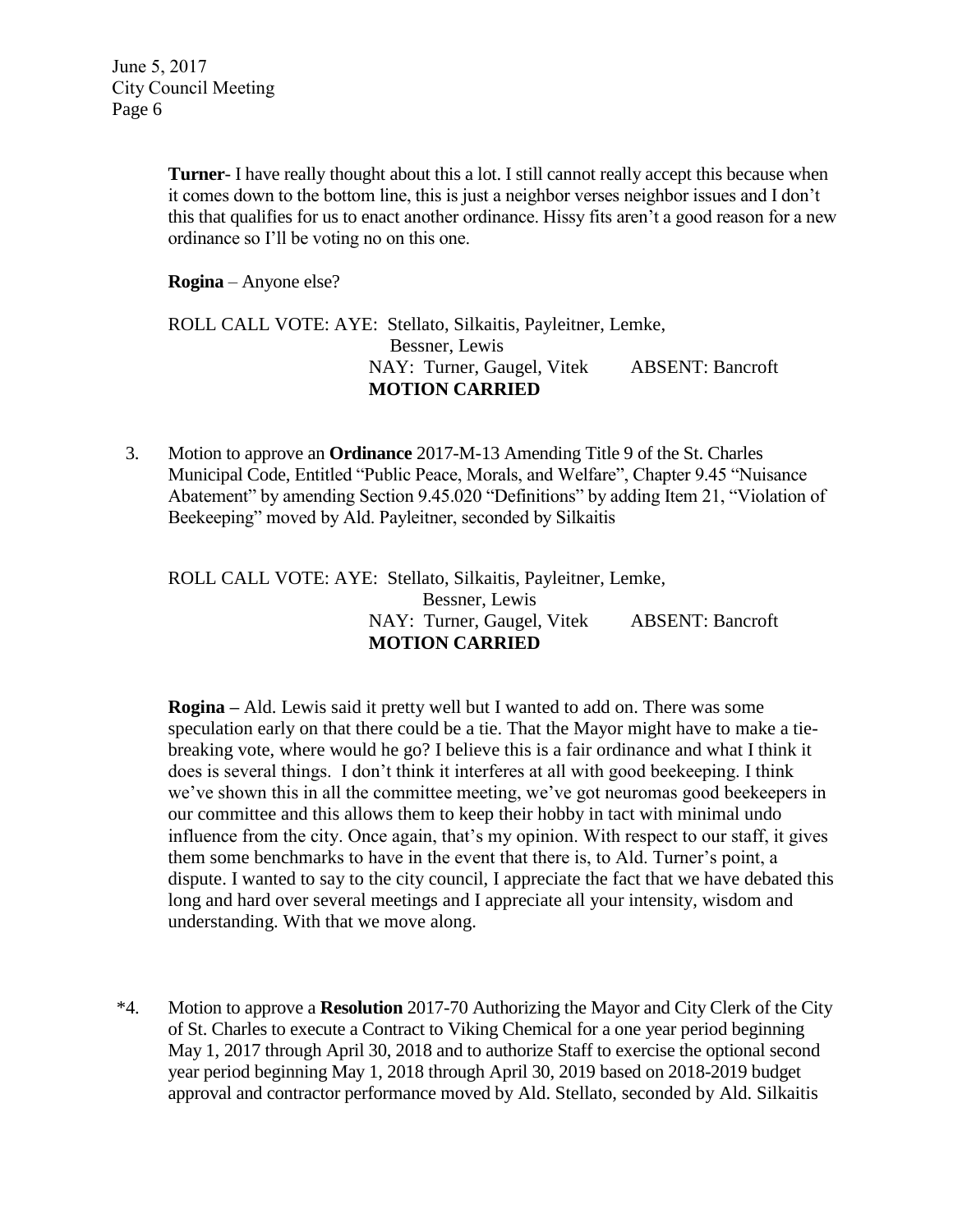### ROLL CALL VOTE: AYE: Stellato, Silkaitis, Payleitner, Lemke, Turner, Gaugel, Vitek, Bessner, Lewis NAY: 0 ABSENT: Bancroft **MOTION CARRIED**

\*5. Motion to approve a **Resolution** 2017-71 Authorizing the Mayor and City Clerk of the City of St. Charles to Accept an Electric Easement at Fox Island Square (12 Indiana Street) moved by Ald. Stellato, seconded by Ald. Silkaitis

ROLL CALL VOTE: AYE: Stellato, Silkaitis, Payleitner, Lemke, Turner, Gaugel, Vitek, Bessner, Lewis NAY: 0 ABSENT: Bancroft **MOTION CARRIED**

\*6. Motion to approve a **Resolution** 2017-72 Authorizing the Mayor and City Clerk of the City of St. Charles to approve a Budget Addition to the Expense Budget in the Electric Utility to Offset New Business Projects moved by Ald. Stellato, seconded by Ald. Silkaitis

ROLL CALL VOTE: AYE: Stellato, Silkaitis, Payleitner, Lemke, Turner, Gaugel, Vitek, Bessner, Lewis NAY: 0 ABSENT: Bancroft **MOTION CARRIED**

\*7. Motion to approve an **Ordinance** 2017-M-14 Amending Title 13 "Public Utilities", Chapter 13.08 "Electricity", Section 13.08.050 "Equipment-Furnished and maintained by customer", Section 13.08.150 "General terms and conditions", and Section 13.08.200 "Lien – Claim by city – Notice to owner" of the St. Charles Municipal Code moved by Ald. Stellato, seconded by Ald. Silkaitis

ROLL CALL VOTE: AYE: Stellato, Silkaitis, Payleitner, Lemke, Turner, Gaugel, Vitek, Bessner, Lewis NAY: 0 ABSENT: Bancroft **MOTION CARRIED**

\*8. Motion to approve the Use of City Property at  $1<sup>st</sup>$  Street Plaza for the Installation of Decorative Hanging Lights moved by Ald. Stellato, seconded by Ald. Silkaitis

ROLL CALL VOTE: AYE: Stellato, Silkaitis, Payleitner, Lemke, Turner, Gaugel, Vitek, Bessner, Lewis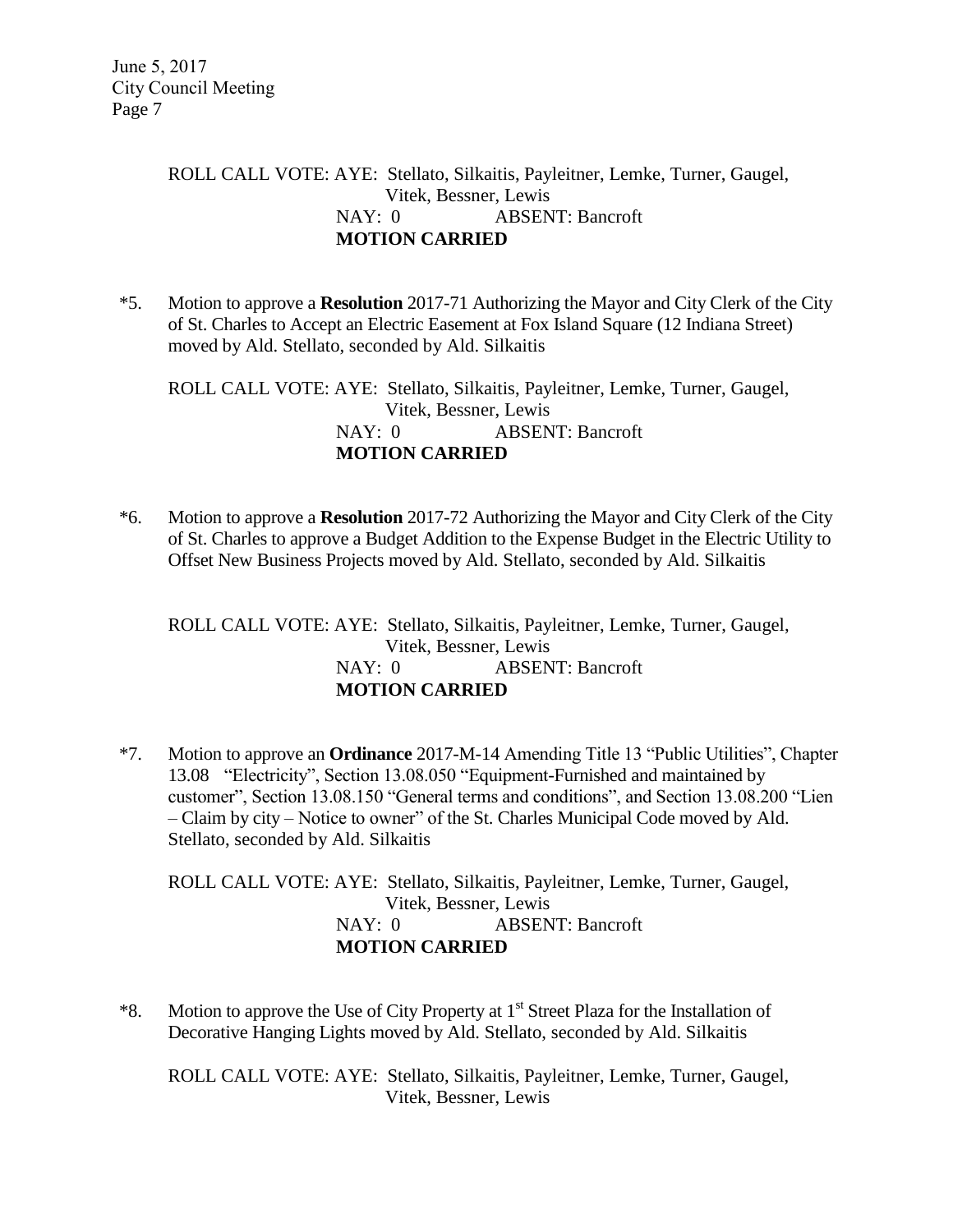### NAY: 0 ABSENT: Bancroft **MOTION CARRIED**

\*9. Motion to approve a **Resolution** 2017-73 Authorizing the Mayor and City Clerk of the City of St. Charles to award the bid for Pest Control Services to Earth Pest Control moved by Ald. Stellato, seconded by Ald. Silkaitis

ROLL CALL VOTE: AYE: Stellato, Silkaitis, Payleitner, Lemke, Turner, Gaugel, Vitek, Bessner, Lewis NAY: 0 ABSENT: Bancroft **MOTION CARRIED**

\*10. Motion to approve a **Resolution** 2017-74 Authorizing the Mayor and City Clerk of the City of St. Charles to award the bid for Lab Building Roof Rehabilitation to Select Construction Group, LLC moved by Ald. Stellato, seconded by Ald. Silkaitis

ROLL CALL VOTE: AYE: Stellato, Silkaitis, Payleitner, Lemke, Turner, Gaugel, Vitek, Bessner, Lewis NAY: 0 ABSENT: Bancroft **MOTION CARRIED**

\*11. Motion to approve a **Resolution** 2017-75 Authorizing the Mayor and City Clerk of the City of St. Charles to award the Bid for Sidewalk Lifting Services to B&B Concrete Lifting moved by Ald. Stellato, seconded by Ald. Silkaitis

ROLL CALL VOTE: AYE: Stellato, Silkaitis, Payleitner, Lemke, Turner, Gaugel, Vitek, Bessner, Lewis NAY: 0 ABSENT: Bancroft **MOTION CARRIED**

\*12. Motion to approve a **Resolution** 2017-76 Authorizing the Mayor and City Clerk of the City of St. Charles to authorize a Purchase Order for Concrete Materials to VCNA Prairie LLC moved by Ald. Stellato, seconded by Ald. Silkaitis

ROLL CALL VOTE: AYE: Stellato, Silkaitis, Payleitner, Lemke, Turner, Gaugel, Vitek, Bessner, Lewis NAY: 0 ABSENT: Bancroft **MOTION CARRIED**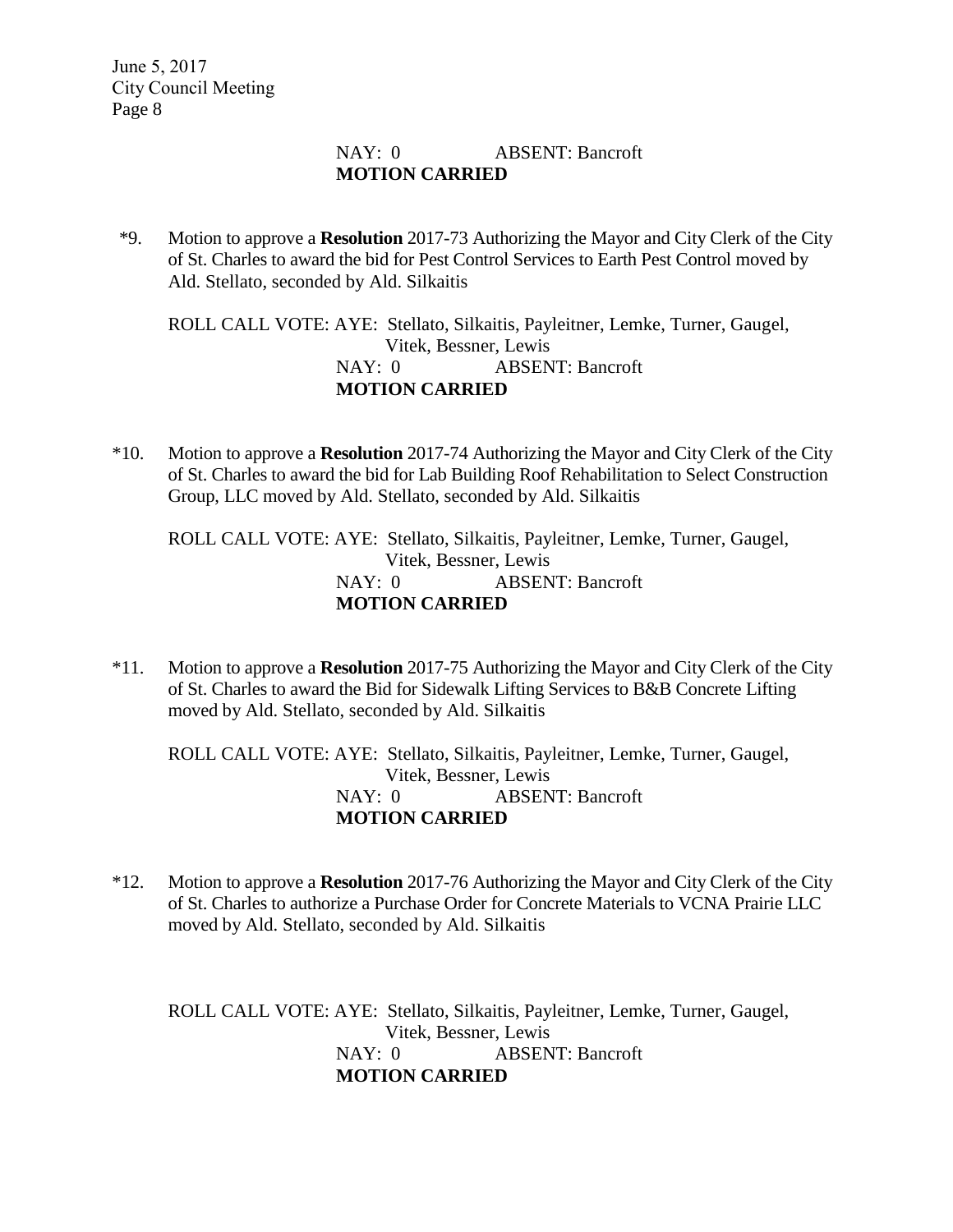\*13. Motion to approve a **Resolution** 2017-77 Authorizing the Mayor and City Clerk of the City of St. Charles to approve a Design Engineering Agreement for the 7<sup>th</sup> Avenue Creek Culvert Replacement at John Deutsch Drive and Culvert Repairs at  $7<sup>th</sup>$  Avenue to HR Green moved by Ald. Stellato, seconded by Ald. Silkaitis

ROLL CALL VOTE: AYE: Stellato, Silkaitis, Payleitner, Lemke, Turner, Gaugel, Vitek, Bessner, Lewis NAY: 0 ABSENT: Bancroft  **MOTION CARRIED**

- **C. Planning and Development – Nothing further**
- **D. Executive Session - None**

#### **9. Additional Items from Mayor, Council, Staff, or Citizens**

**William Page 1121 S. 2nd Street –** The reason I'm here tonight is not to be critical but to bring information about a situation. On Riverside, the two crossings, they're labeled light crossings for bikes to get across. I wanted to address, on the weekends we have a lot of traffic, a lot of bikers that come down here for the bike paths. The problem is that nobody stops. No cars are stopping for pedestrian traffic to cross and it is actually a pedestrian crossing. The situation is that it's a State route and the state puts up the signs saying "Bike Crossing" and it is pointless. Few people actually stop. I wonder if I'm in danger by doing what you're supposed to do. Generally speaking you'll stop and people in that intersection will pass. I spoke with many people, and there is little we can do about signage, as it is a state route. I worry someone will get killed, not hurt, but killed. You know as well as I, the next person to drive 30 MPH through that intersection will be the first. What's important to note is that there could be a string of cars and no one will stop. I suggest that you all visit this weekend and see what I'm talking about, it is really frightening because there are kids and no one stops. Something has to be done, I don't know what the solution is but something has to be done. It's just not safe.

**Rogina –** Thank you and I appreciate your comments and of course Chief Keegan is here tonight and he won't make a response tonight but I think Chief has listened carefully and we have dealings with the state with some other matters and you're right. Sometimes they are slow to react. He has taken the information and he will interact with you directly. Further, I know what you're talking about, I run down there and your point is well taken.

**Payleitner** – I'm well aware of where you're talking about, is that joining 2 bike paths? Correct? Who owns the bike path? Is that a park district bike path?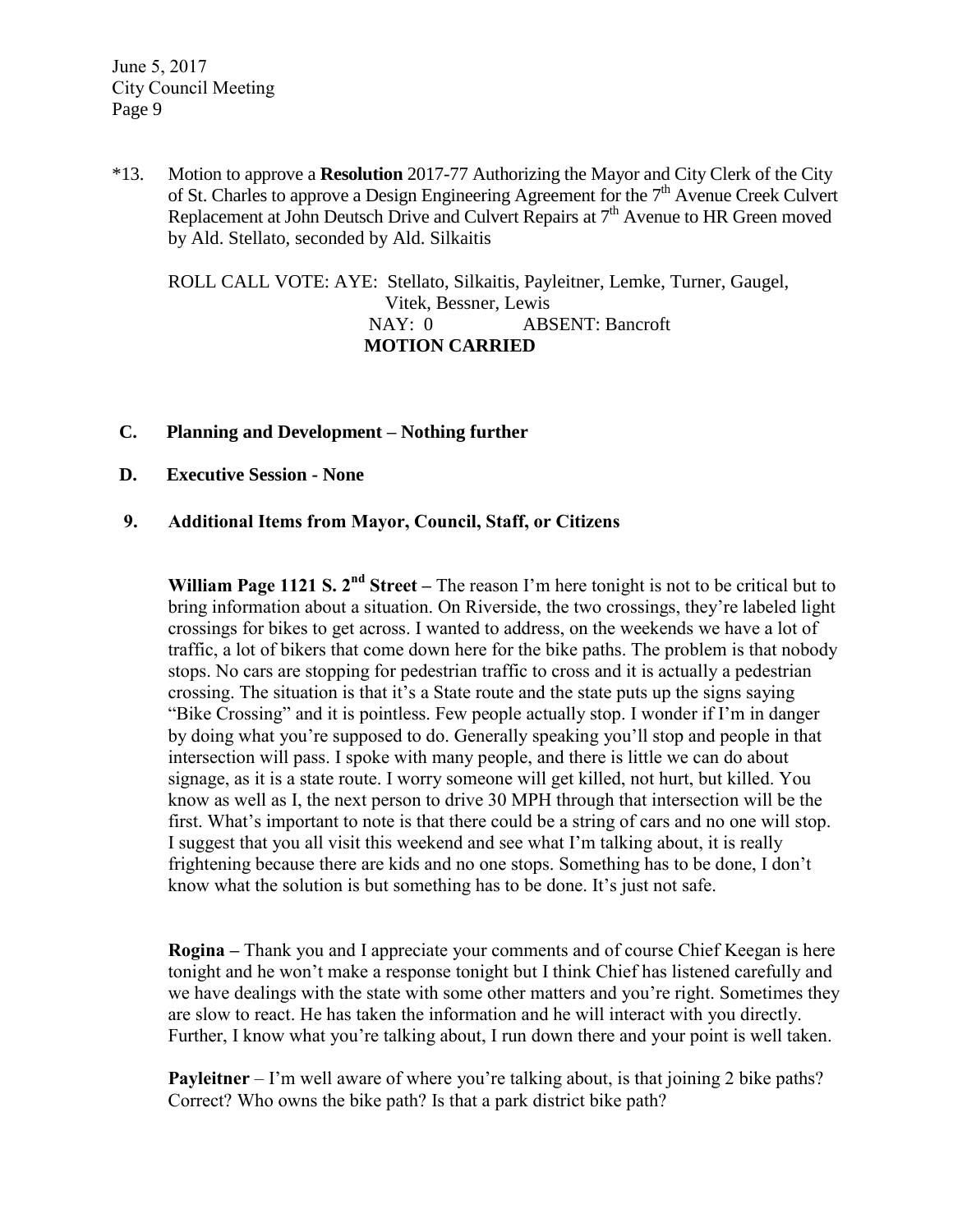**Page –** One side of the bike path is park district.

**Payleitner** – As part of the bike trail could they not put up a flashing light? I know there's one at Bulcom and Randall and that is part of the bike trail.

**Page** – Right, it is also a pedestrian and bike crossing. It's very confusing, people say there are too many signs, too many flashing lights and people don't pay attention. There are hundreds of people that move across either one of those.

**Rogina** – I have great faith in our staff that when these issues come up like this, traffic crossing and so on, they investigate it and respond.

**Ronda Russ 4550 Fox Grove Drive -** We are new to the St. Charles community. We have lived in several communities and I'm very surprised and disappointed by the quality of the water in St. Charles. In our community we have yellow, red and brown colored water. We cannot drink out of the faucet. When my kids wake up at night and want a drink, we cannot use the water from the sink. My question is, you advertise that St. Charles is a quality place to raise a family and we pay for it in our tax dollars but the quality of the water is defiantly not what we expect for the lifestyle we pay for. We have to spend thousands of dollars to soften our water, paying for Reverse Osmosis systems for the water and filtration for the water all the money that goes into that just to live here and be able to use the water. Why are we paying more money and getting a lesser quality water while other cities pay less and have better quality water? Plus the hardness ruins the faucets, stains the clothes and turns them yellow. I'm very surprised and disappointed by the water.

**Turner –** I've talked to the mayor about this more than a few times. I think I also sent you a stopgap solution that the water department is going to do in a few weeks and trying to keep that pipe flushed out. As far as the hardness, I totally agree with you. I've made a suggestion that we discuss this at our fall retreat and we start addressing this issue and begin to balance the water. Hardness of the water on the west side is far more than the water on the east side and we're going to have to re-address that balance sooner rather than later. It might take a few years, I don't know the cost but we are going to work on it and I think we have it scheduled for November but we can make a decision in the spring on when and how we're going to handle this.

**Rogina** – Dually noted, you did submit that as a requested item for the fall retreat. If I could, on a procedural standpoint, we appreciate your input and this is why we have this section of the meetings. As far as the council getting any long debate in the subject or having any facts and figures to respond and this would be Ald. Payleitner's committee on the  $4<sup>th</sup>$  Monday of the month. We placed this on the agenda for some intense discussion. Meanwhile, if I may say, our staff will respond to you on a one-on-one situation and in the short run you won't have to worry about not getting a response from the city with respect to the staff and dialog on the topic. As Ald. Turner suggested, the long term